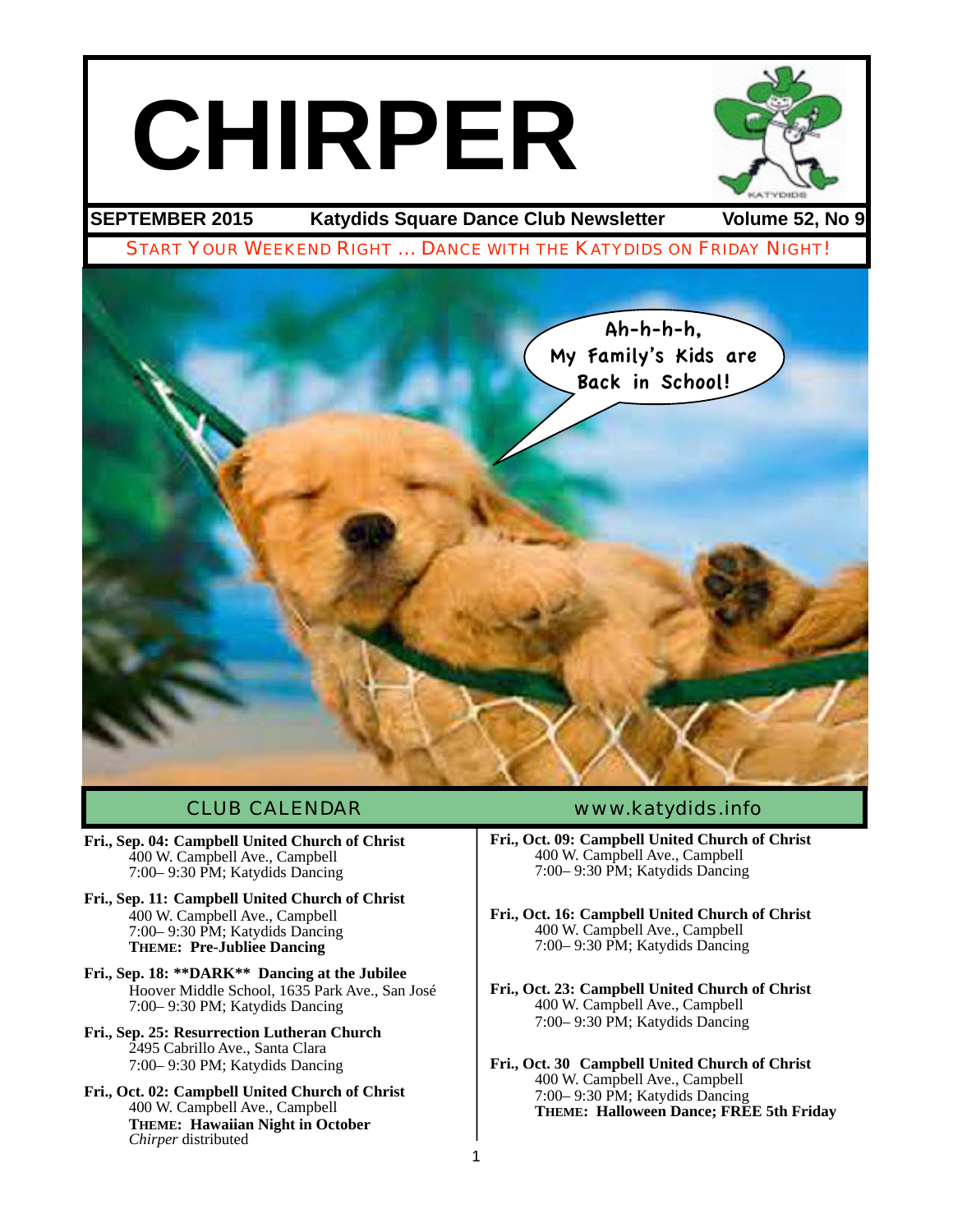#### SQUARE HEAD ASSIGNMENTS and DUTIES

*Super Square Head Stephanie Stevens (408-871-9525)*

> Sep. 04........De Lapp Sep. 11........Franger / Moore Sep. 18........DARK for Jubilee Sep. 25........Angotti / Smith Oct. 02........Matolyak / Parsons Oct. 09........Hebson Oct. 16........Hosoda Oct. 23........Pitts / Wies Oct. 30........Wilhelmsen

Nov. 06.......Grubb / Lehnhof Nov. 13.......Stevens Nov. 20.......Tillman / McManus Nov. 27.......DARK - Thanksgiving

#### **Before the dance:**

- Notify the Super Square Head, Stephanie Stevens, 408-871-9525 of any needed changes to assigned dates.
- Purchase and bring 6 to 8 lbs ice for the water cooler.
- On scheduled night, the designated Square Heads should arrive by **6:30** PM.and stay until clean up is finished around 9:45 PM. A Katydids member with a key will open the doors and will secure the hall at end of evening.
- Sweep floor if needed and set up tables and chairs.
- Make ice water and start hot water for tea & coffee.
- Set up food & drink tables and put out flyers on table.

#### **During Club dance:**

- Welcome everyone at the sign-in table.
- Collect a **\$5.00** donation from each guest and have them sign in. "Regular" guests sign the prepared sheet, new guests sign the guest book.
- In the green box, there is an envelope with petty cash for making change.
- Offer raffle tickets: 5 tickets for \$1.00.
- In the green box, there are envelopes for keeping track of money collected during the evening.
- Divide the raffle proceeds 50% to the Club, 50% to the winner.
- Check that water and cups do not run out during the evening.

#### **After the dance:**

- If Treasurer is not present, pass monies collected to any Executive Board Member.
- ALL MEMBERS can help the Square Heads clean up. Help put away tables and chairs and pack up the coffee pot, cooler and other supplies put back into the Club cupboard.
- *Remove non-recyclable trash accidentally tossed into the designated recycle bins*. Take the trash bags out to the dumpster located in the side parking lot.
- Sweep or wet mop the floor as necessary.
- Note: Tables must go into the closet FIRST (remember the Caller's table, too), then the chair rack.
- Notify the Quartermasters, **Steven Lehnhoff or Naomi Grubb** (408-227-3631) of any supplies needed for the next week.

#### PLUS LEVEL DANCE EVENTS

**Sep. 4-6: Mid-Cal Classic; Pear Steppers** Merced County Fairgrounds, F & 4th St., Los Banos Callers: Bob Baier, Jet Roberts Cuer: Sharon & Casey Parker

#### **Sep. 18-20: Annual Jubilee; SCVSDA**

Hoover Middle School, 1635 Park Ave., San José Cuer: Rey & Sherry Garza Callers: Charlie Robertson, Johnny Preston, Eric Henerlau, SCVSDA Top Ten Callers

#### **Sep. 26: Hoedown; Stanford Quads**

St. Andrews Methodist church, 4111 Alma St., Palo Alto 7:30 – 8:00 Pre-Rounds: Erin Byars 8:00 – 10:30: APD Plus: Caller-Rob French 10:30 – 11:30: Star Tips

**Sep. 27: 100th Birthday Party / Benefit Dance** Cypress Community Ctr, 403 S. Cypress Ave., San José 6 – 8:30 PM: Caller: Scot Byars

#### **Oct. 3: Ghost Riders Band; Sunnyvale Squares** John Muir Middle School, 1260 Branham, San Jose

7:00 – 8:00 PM: Pre-Rounds: George Gardner 8:00 – 10:30 PM: Caller: Eric Henerlau & Ghost Riders 10:30 PM: A-2 Tip

#### **Oct. 10: Benefit Hoedown; Swinging 21ers**

Elks Lodge, 38991 Farwell Dr., Fremont 7:30 – 8:00 PM: Pre-Rounds: Barbara-Lynn Smith 8:00 – 10:45 PM: Caller: Jay Henderson & Ghost Riders 10:45 PM: A-1 Tip

#### GENERAL DANCE PROGRAM EVENTS

**Sep. 12: General Dance/Mainstream Program; Belle Swingers** Ponderosa Park, 811 Henderson Ave., Sunnyvale 10:00 – 1:00 PM; 2:00 – 5:00 PM Caller: Joe Dehn

#### **Sep. 18: General Dance at the Jubilee** Hoover Middle School, 1635 Park Ave., San José

8:00 – 11:00 PM Callers: Harlan Kerr, Rich Reel, Keith Ferguson Cost: FREE!

#### **Oct. 17: General Dance; SCVSDA** St. Andrews Methodist church, 4111 Alma St., Palo Alto 7:30 – 10:00 PM

#### MAINSTREAM LEVEL HOEDOWNS *Support our newest dancers!!*

**Sep. 12: Autumn Harvest Hoedown; Castaways** 2495 Cabrillo Ave., Santa Clara 7:30 – 10:00 PM Callers:Tork Clark, Roger Smith Bring food to share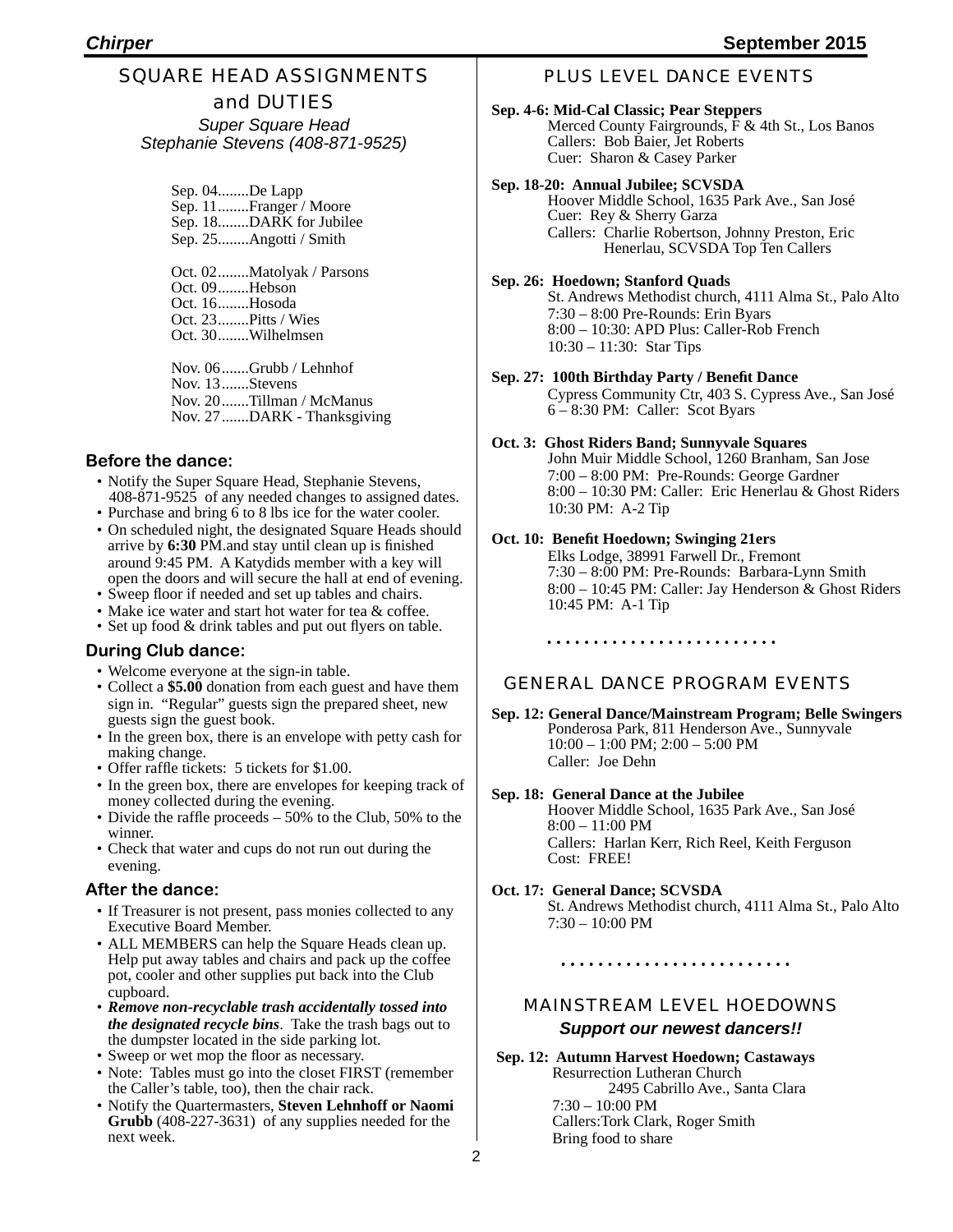#### FALL CLASSES STARTING SOON

#### **SUNDAYS:**

Stanford Quads Instructor: Harlan Kerr, Bill van Melle Fairmeadow School, 500 E. Meadow Dr., Palo Alto 7:00 – 9:00PM Starts: October Contact: Joe: 408-774-1570

#### **TUESDAYS:**

#### Castaways

Instructor: Roger Smith Resurrection Lutheran Church, 2495 Cabrillo Ave., Santa Clara Starts: Sept. 15 Cost: \$40 for 8 weeks of instruction Contact: Roger: 408-821-1837

#### CPSD

Instructor: Tork Clark Camden Community Center, 3369 Union Ave., San José 6:30 – 8:30 PM Starts: September 8; 1st 3 nights Free; \$5/class thereafter Contact: Jackie: 408-663-1477

#### **Roadrunners**

Instructor: Robert Algea Beresford Rec. Ctr, 2720 Alameda de las Pulgas, San Mateo Contact: 650-762-8088

#### Sunnyvale Squares

Instructor: Rich Reel Murphy Park, 260 N. Sunnyvale Ave., Sunnyvale 7:00 – 8:30PM Contact: Roger: 408-744-1021

#### **WEDNESDAYS:**

Man of Steele Instructor: Bob Steele Los Gatos Youth Center, 123 E. Main St., Los Gatos Starts: September 2 Info: 408-248-5743

#### El Camino Reelers

Instructor: Rich Reel St. Andrews Methodist Church, 4111 Alma St., Palo Alto 7:30 – 9:30 PM Starts: September 16; 1st Night FREE

#### **THURSDAYS:**

Americana Twirlers Instructor: Jim Osborne West Valley Presbyterian Church 6191 Bollinger Rd, Cupertino 7:00 – 8:30 PM Starts: September 3 Cost: \$40 for 8 weeks of instruction Contact: Jim: 650-549-5273

### PRESIDENT'S CORNER

Hi everyone,

Summer is over and it is time to start planning our fall and winter activities. If anyone has any ideas about themes or other things to do, let the board know.



We are currently on our Alaska trip. So far we have visited the towns of Ketchikan, Juneau, and Skagway, and Glacier Bay glaciers this week.

Next we go to Whittier where we depart the Pacific Princess and start our land tour to Fairbanks. See you soon.

**Lloyd**

# ATTENTION!

#### CLUB NIGHT LOCATION CHANGES

**Friday, Sep 18**: **\*\*DARK at Nelson Hall\*\*** Dancing at the Jubilee Hoover Middle School

 1635 Park Ave., San José 7 – 9:30 PM

**Friday, Sep. 25**: **\*\*DARK at Nelson Hall\*\*** Dancing at Resurrection Church 2495 Cabrillo Ave., Santa Clara<br>7 – 9:30 PM

#### ROUND DANCE CLASS

#### Beginning Cha-Cha and Rumba

**SUNDAYS:** Galaxy Rounds & Sunnyvale Squares Instructors: Phil & Sue Harris and Chuck & Darlyne McDowell Murphy Park Bldg, 250 N. Sunnyvale Ave., Sunnyvale 5:00 – 7:00 PM Starts: Nov. 29; \$7.50/person/night Info: Sue 831-726-7053

#### NEW ADVANCED CLASS

#### **MONDAYS:**

Outlaws Instructor: Eric Henerlau Cambrian Park United Methodist Church 1919 Gunston Way, San José 6:50 – 8:15 PM Starts: September 14 Info: Eric 415-699-3239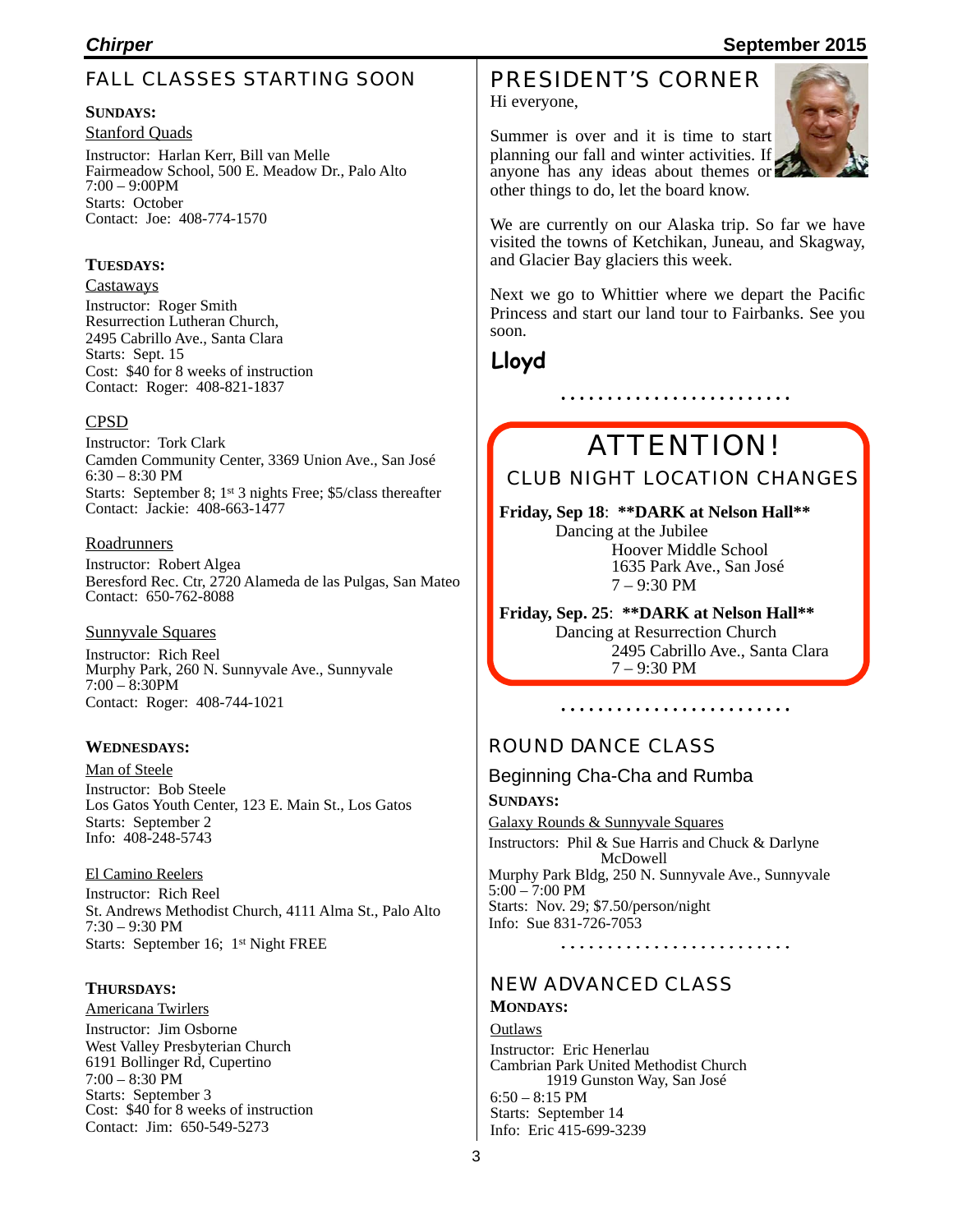#### *Chirper* **September 2015**

*Chirper Chatter…*

#### **Square Dance Calls Picture Puzzle Time:**

Last months answers:  $#6 - Hinge$ #7 – Flutter Wheel





**#9**

Our grandson, Sean, certainly enjoyed his visits with Katydids and he is back at Woodbury University in Burbank for his Sophomore year…

Our **Prez, Maxine, Pat Angotti** and **Roger Smith** are enjoying their cruise to Alaska and their return date is Sept. 7 so expect a nice report from them on their trip in the next *Chirper*…

Here is an Alumni (Katydone) news from **Char Pitts** who is not planning to be a couch potato while on her Leave Of Absence. She recently attended a sold out choir concert at St. Marks Episcopal Church in Palo Alto, of the Slavyanka Chorus with Katydone, **Virginia Mensing**. This was an evening of beautiful a cappella music by the 100 person choir whose director is from Russia. Char sat in the front row right next to the bass singers. Those lads can go really LOW, it made your bones reverberate! Virginia was in seventh heaven because they could watch the facial and body movements of the director. Fascinating. Virginia has just returned from several weeks in Ireland as a member of the Mission Valley choir of Sweet Adeline's where they performed three times during their tour of Ireland. Check out their website for their other many accomplishments. Virginia continues to square dance after the loss of her husband, Ray, with the Sunnyvale Singles and occasionally with the Bell Swingers…

It appears **Char Pitts** is almost ready to return to active status, perhaps as early as September. The real test was when she drove to Santa Rosa to attend a memorial service for a 50 year old son of a dear friend. The hit of the service was when a 6 year old nephew of the deceased played the ukulele and sang "Somewhere Over the Rainbow". Not a dry eye in the place and he even got an ovation, something usually not done at a memorial service. Char did her preliminary dancing test with the Star Eights advanced club where Louise and I dance on Sunday nights and she endured very well. See you soon, **Char**…

**Janis Parsons** has a month to go on her knee rest and does miss Katydids very much. I was just kidding when I said "get a second opinion". Follow your doctor's orders…

*Morris Hosoda* [moho77@gmail.com](mailto:moho77@gmail.com)

#### MANY THANKS TO:



**Morris Hosoda** for sponsoring our recent Root Beer Float Night. It was a yummy success!!

**Maxine & Lloyd Darknell** and their many helpers for organizing, setting up and taking down the very successful used clothing sale at our Hot August Night Dance.

**Roger Smith** and **Bob Steele** for so ably filling in for Jim the past couple of weeks. Haven't done the *Virginia Reel* in many years! Thanks Roger and Bob! Hurry back, **Jim**!

**Robbie Creswell** and **Tillie Tillman** for keeping our pantry's loaded with home-grown fruit and vegetables. Wonderful!!

*Happy Anniversary!!*

**Bob & Lisa Steele ...................Sep. 15**

HAPPY BIRTHDAY ! !

| Stephanie StevensSep. 05 |  |
|--------------------------|--|
| Parker WilleySep. 07     |  |
| Jacky Wilhelmsen Sep. 27 |  |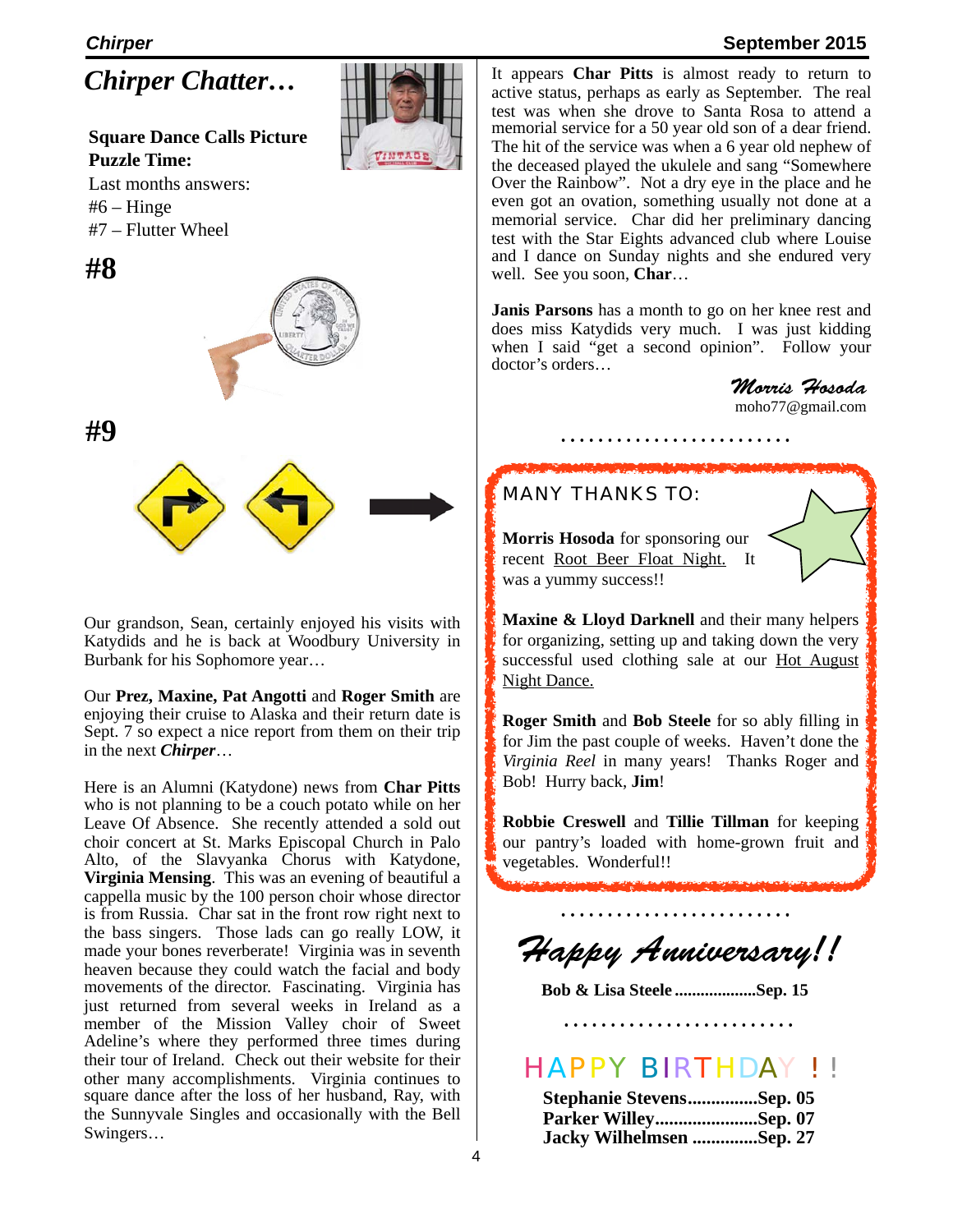## JIM & ROGER NEED OUR HELP

Let's all work hard to get the word out about the NEW type of 8-week long classes **Jim** and **Roger** are starting this September. Various flyers are available. Please distribute **EVERYWHERE**!!

## CALLER'S CORNER

*Below is a copy of an email Jim sent out on August 31st regarding his and Roger Smith's new classes beginning* 



 $\bullet$ 

 $\bullet$ 

 $\bullet$ 

 $\bullet$ 

 $\bullet$ 

 $\bullet$  $\bullet$  $\bullet$  $\bullet$  $\bullet$  $\bullet$  $\bullet$  $\bullet$  $\bullet$  $\bullet$  $\bullet$ 

Hi Square Dancer

*this month.*

This Basic Modern Western Square Dancing class is for your friends and neighbors that do not quite have the necessary interest and or time to take a FULL Modern Square Dance Class. This class is CALLERLAB Basic 1 - 30. MAYBE, just MAYBE a little more than a few nights of introductory stuff will stir an interest in a FULL Silicon Valley Type Modern Square Dance Class. This is also for folk that did not quite make it through a class and become a club dancer.

Please 'LIKE' the [Silicon Valley Square Facebook](https://www.facebook.com/pages/Silicon-Valley-Square/443519952487344) [page](https://www.facebook.com/pages/Silicon-Valley-Square/443519952487344) and suggest it to your friends.

Also please take a look at the Meetup Silicon Valley **[Square](http://www.meetup.com/Silicon-Valley-Square/)** 

#### [Silicon Valley Modern Square Dance Classes](http://3osb.com/classes.html)

Thanks Hope 2 C Ya soon

## Jim Osborne

Square Dance Caller / Instructor web site: [http://www.3osb.com](http://www.3osb.com/) (650) 549-5273 (GOOGLE Voice - rings all my phones) (650) 571-1970 (Home)

#### **Mayo Clinic Health Letter:**

**Sociability -** Square Dancing contains a social component that solitary fitness endeavors don't. It gives you an opportunity to develop strong social ties which contribute to self-esteem, a positive outlook on life, and new studies indicate may lower blood pressure and even fend off Alzheimer's. Tonight when you consider settling down for a little television, don't sit on your butt.

Get out to a local Square Dance. As soon as you step into the Square Dance hall you'll have so much fun you may forget you're exercising.

| From the Kitchen of Pat Angotti - -                                                                                                                                                                                                                                                                                                                                                                                                                                                                                                                                                                                  |  |
|----------------------------------------------------------------------------------------------------------------------------------------------------------------------------------------------------------------------------------------------------------------------------------------------------------------------------------------------------------------------------------------------------------------------------------------------------------------------------------------------------------------------------------------------------------------------------------------------------------------------|--|
| $\ddot{\bullet}$<br>PINEAPPLE INSIDE-OUT CAKE                                                                                                                                                                                                                                                                                                                                                                                                                                                                                                                                                                        |  |
| $\ddot{\bullet}$<br>Preheat oven to 350°F<br>Lightly grease a 10-inch tube pan with solid<br>vegetable shortening & dust with flour.                                                                                                                                                                                                                                                                                                                                                                                                                                                                                 |  |
| 1-18.25 oz plain lemon cake mix<br>1-15.25 oz can crushed pineapple packed in juice<br>(divided into two 1-cup portions)<br>1/4 c. granulated sugar<br>$1/2$ c. vegetable oil<br>4 large eggs<br>1 c. confectioners' sugar, sifted<br>1 T. fresh lemon juice<br>$\bullet$                                                                                                                                                                                                                                                                                                                                            |  |
| $\bullet$<br>· Place the cake mix, 1 c. undrained crushed<br>pineapple, sugar, oil, and eggs in large mixing bowl<br>and blend with an electric mixer on low speed for 1<br>$\bullet$<br>minute. Stop the machine and scrape down the<br>sides of the bowl with a rubber spatula. Increase<br>the mixer speed to medium and beat for 2 minutes<br>$\bullet$<br>more, scraping the sides down again if needed. The<br>pineapple should be well blended into the batter.<br>Pour the batter into the prepared pan, smoothing<br>$\bullet$<br>the top with a rubber spatula. Place the pan in the<br>$\bullet$<br>oven. |  |
| • Bake the cake until it springs back when lightly<br>pressed with your finger and just starts to pull away<br>from the sides of the pan, 40 to 50 minutes.<br>Remove the pan from the oven and place the pan<br>on a wire rack to cool for 15 minutes. run a long,<br>sharp knife around the edge of the cake and invert<br>it onto a rack, then invert onto another rack so the<br>$\bullet$<br>cake is right side up. Allow it to cool completely,<br>30 minutes more.                                                                                                                                            |  |
| • Meanwhile, prepare the glaze.<br>First drain the<br>$\bullet$<br>remaining 1 c. crushed pineapple and reserve the<br>Combine the confectioners' sugar,<br>juice.<br>2<br>tablespoons of the reserved pineapple juice, and the<br>$\bullet$<br>lemon juice in a small bowl and stir with a wooden<br>spoon until smooth.                                                                                                                                                                                                                                                                                            |  |
| $\bullet$<br>• Place the cake on a serving platter. Spoon the glaze<br>$\bullet$<br>onto the cooled cake. Spoon the remaining 1 c.<br>drained pineapple on top of the glaze. Slice and<br>serve.                                                                                                                                                                                                                                                                                                                                                                                                                     |  |
| • Store this cake, covered in plastic wrap at room<br>temperature for up to 1 week. The remaining 1 c.<br>crushed pineapple will keep covered, in<br>the                                                                                                                                                                                                                                                                                                                                                                                                                                                             |  |

refrigerator for up to 1 week.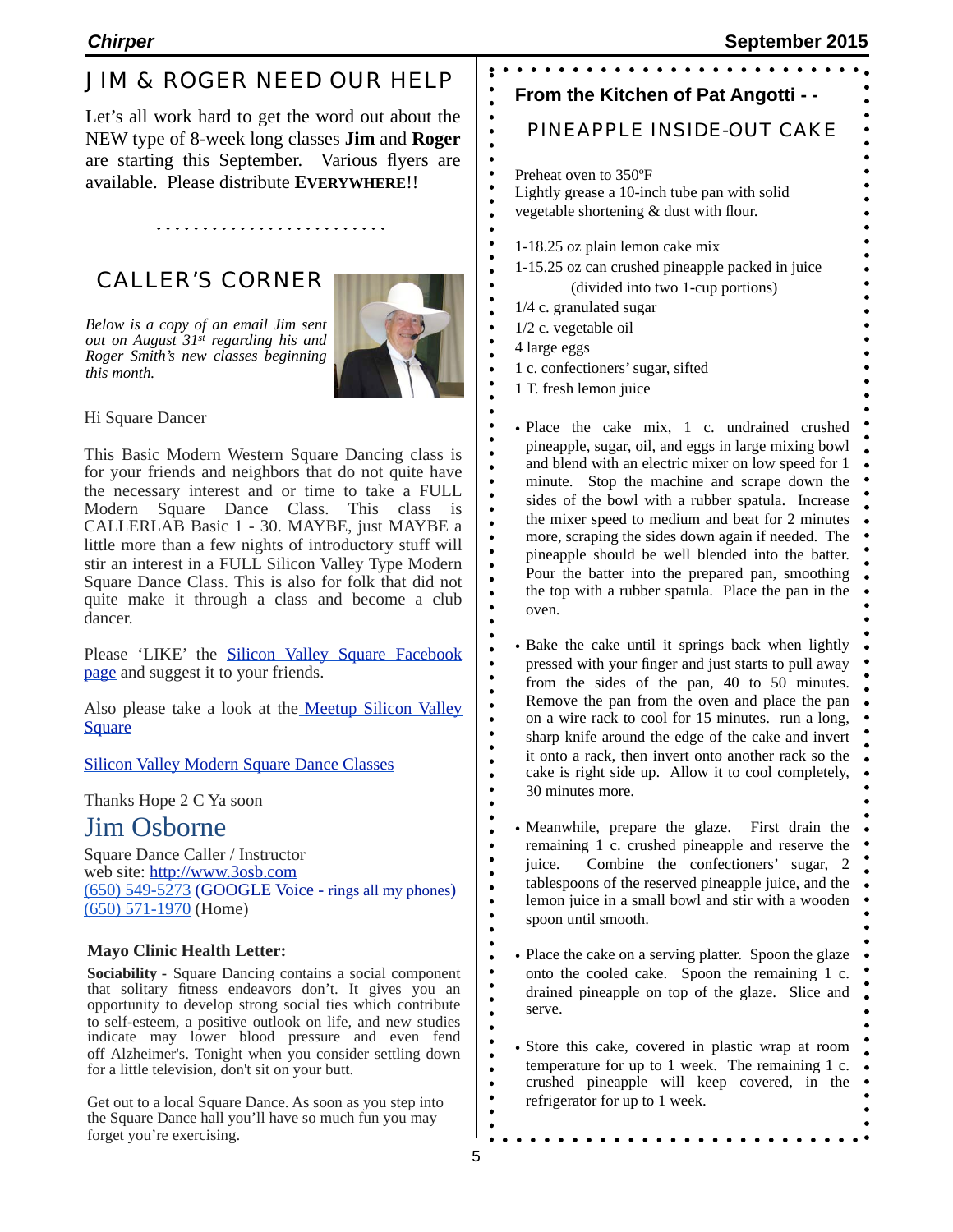### ROOT BEER FLOAT NIGHT **Friday, August 14, 2015**











#### HOT AUGUST NIGHT **Friday, August 21, 2015**









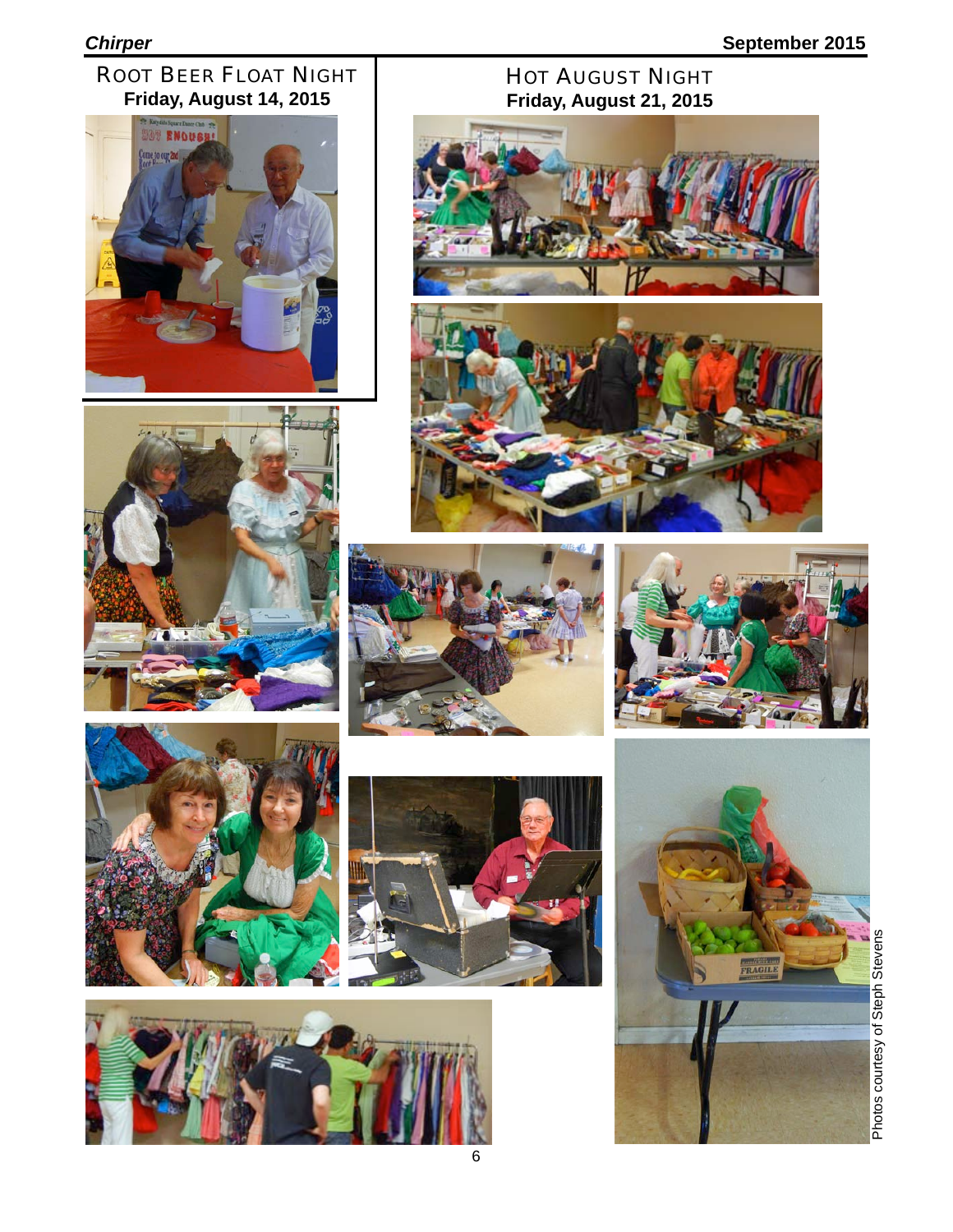#### UPDATE ABOUT MEG FERGUSON

*Below is an email message received from Caller, Keith Ferguson and forwarded by Jim Osborne on 21 August 2015 regarding Keith's wife, Meg. Clearly, as Keith so ably writes, Meg is improving. Keith and Meg are both very much in our collective hearts and prayers.*

From: **Keith M. Ferguson** <**kferguson**@alum.mit.edu> Date: Fri, Aug 21, 2015 at 1:58 AM Subject: Status Update on Meg

#### Hello All,

I had not realized it had been over two months since my last status update to this mailing list! Long overdue. Although having Meg closer to home (less than 15 minutes away) saves me the long drives to San Leandro, the wonderful fact that she is now alert and up most of the day means I like to spend more time with her - not only to make her days more interesting, but also because I enjoy being with her. Add to that the time I need to get things done at home (I now REALLY appreciate all the work Meg did to keep the household running) and I find time is at a premium!

A number of local people have asked, "Can Meg have visitors?" Yes, Meg can definitely have visitors. The next question is often, "When is a good time to visit?" That is a much harder question, especially as Meg's therapy sessions vary from day to day, depending on staffing schedules. Since this information is primarily of interest to local folks, I'll wait until the end of this e-mail to include more information on visiting.

OVERALL: Meg continues to work very hard at her rehabilitation, but she has been at a stage where each small step of recovery requires much time and effort. Although we had been warned that this would be the case, it has been very frustrating to Meg, to me, and, I think, even to the therapy staff. But, during the last few days, and especially today, both the therapy staff and I the have observed some signs of real progress!

This afternoon, when I entered the Therapy Room, I observed Meg sitting perfectly upright on the edge of the chair-height exercise mat, which provides no side or back support, maintaining her balance perfectly. This is a skill the therapy team has been working on for a very long time, and today was the first time I observed real success. In fact, Meg was so intent on listening to a conversation between her two therapists (which I don't think was even about Meg) that she barely noticed I had entered the room! Later, the Physical Therapist, a very matter-of-fact, no nonsense person, saw me in the hall, and exclaimed on how much better Meg had been doing these past few days - quite a change from the attitude the staff seemed to have held just a week ago. The therapist even commented that if this improvement continues, Meg may qualify for a more intense level of therapy sooner that they had expected.

Later in the day, I returned to the facility to handle some paper work, and found Meg in the Activities Room watching a Fred Astaire movie. As the TV sound is temporarily broken, it was a "silent movie" with only 3 folks watching, so the room was unusually quiet. As I approached Meg from the back of the room, but still a considerable distance from her, I realized Meg was carrying on a conversation with another resident, and that Meg was

speaking loudly enough for me to hear and understand her (although still fairly softly). So today was a really good day (for both Meg and for me!).

Although these are encouraging signs, there is still a long way to go. I've learned that, not surprisingly, Meg's ability to maintain herself upright in the wheelchair, and the strength of her speech, are a barometer of her degree of tiredness. The therapy sessions are tiring. More importantly, lack of a good night's sleep can be exhausting. Recently I'd been quite concerned over what appeared to be increasing lethargy. I then realized this coincided with the arrival of a new roommate who required a bed alarm -- a tortuous device designed to emit a piercing "scream" every time the patient attempts to get out of bed (or sometimes just moves in the bed). The first evening, I counted 6 times the alarm went off during a 40 minute period. Meg admitted she was getting little sleep. Following discussions with the staff, Meg was given ear plugs, which provided only minimal relief, but now, at last, the roommate's bed alarm has been discontinued. The improvement in Meg's condition, noted above, has been remarkable!

Some refer to Meg's present work as developing "core skills": strengthening the core muscles and rebuilding the mental paths to control those muscles. The not-so-simple task of "balancing" (standing or sitting upright without assistance) requires many skills: detecting that one is leaning, deciding how to correct for the lean, and then getting the muscles to cooperate to correct the lean. And this all has to happen very quickly, so overcoming "latency" is part of the rehabilitation process.

Meg is still not able to stand or transfer on her own ("transferring" refers to the ability to move between a bed and wheelchair, for example). The trained therapists are able to transfer Meg, sometimes using a "transfer board" or, sometimes, just using their own "muscle power". The CNAs (Certified Nursing Assistants) are required to use a mechanical "sling" to transfer Meg to and from the bed. Meg does spend most of the day in the wheelchair, although she sometimes takes an afternoon nap on the bed the therapy sessions can be tiring.

Somewhat amazingly, Meg maintains her sense of humor. A few days ago, a therapist placed a beach ball in a wheelchair several feet to the side of Meg, wanting Meg to reach for the ball. Meg immediately reached out grasped the arm of the wheelchair, and pulled it to her, then picked up the ball. The therapist "scolded" Meg, saying, "No, I wanted you to reach for the ball, not pull the wheelchair." Meg looked at the therapist, and stated very clearly, "No, you asked me to pick up the ball, which I did", as she handed the ball to the therapist (and Meg was correct - the therapist had said, "Pick up the ball").

I think Meg's greatest asset towards her recovery is her absolute determination and desire to "get well".

MENTAL ACUITY: Meg recently passed a "mental acuity" test with a score of 28 out of a possible 30, which the examiner said was "Excellent". I was allowed to be in the room during the test, but couldn't hear all of the responses.

Questions included "Count backwards from 100 by 7" and "Spell the word 'world' backwards". Meg later told me, "Counting backwards by seven, I think I said 71 after 79,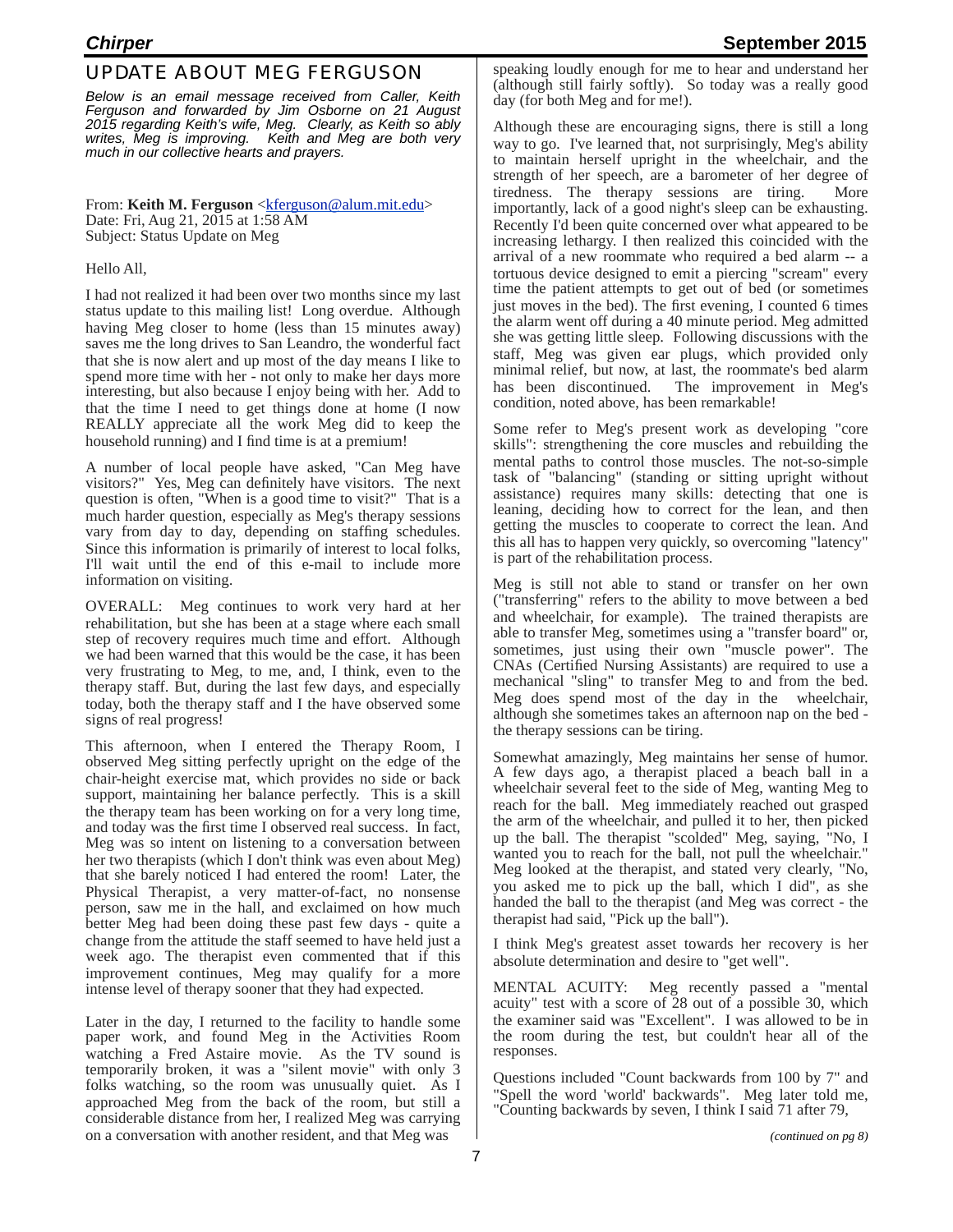*(Update continued from pg 7)*

and I should have said 72" (she realized her mistake!). The examiner showed her a picture (a line drawing), and asked Meg to copy it to a blank sheet of paper. I couldn't see the picture, so later asked Meg about it. She said, "It was two overlapping pentagons." I was amazed at this "technical description" of the picture, and told Meg she should have mentioned that to the examiner. Meg said, "I did, and she said that was correct."

Early in the exam, Meg had been asked to repeat back three words. Although she had not been asked to remember the words (perhaps an oversight?), at the end of the exam Meg was asked if she remembered the words. She answered, "Socks and bed", but hesitated on the third word. When prompted for the third word, Meg then said, "Navy". The examiner said, "No, the word was 'blue'", to which Meg replied, quite emphatically, "Navy is a shade of blue".

EATING: Meg is still on a pureed diet and, also, can only have thickened liquids (no plain water or other thin liquids). She was briefly upgraded to a "mechanically soft" (ground) diet, but was returned to pureed a few days later after aspirating some fluid into her lungs, causing mild pneumonia (now cleared up). Personally, I think the problem occurred when Meg's teeth were brushed with plain water after she was in bed, as that is when I first noticed her coughing, rather than by the food, but the therapist is now being very cautious about upgrading Meg, although I am hopeful this may happen soon. I've been told she is now allowed to use a straw (with thickened liquids only), which is wonderful from Meg's perspective, but, unfortunately, the therapist left on a week-long vacation without this approval getting into the official records.

For lunch and dinner, Meg now eats in the Rear Dining Room, with supervision from a Restorative Nursing Assistant (RNA). She generally feeds herself, but gets reminders, "Take a bite, chew, then swallow immediately." Meg doesn't really like this nagging, but, quite frankly, I much prefer that the RNAs be the ones nagging her than me doing so! Unfortunately, she is easily distracted while eating, holding food in her mouth and forgetting to swallow, which can be risky. Meals take a very long time.

VISION: She has been seeing an Ophthalmologist and there is some bleeding in the right eye, perhaps as a result of the surgery in March (her next appointment is tomorrow). This concerns Meg, but at this point the Ophthalmologist doesn't feel any action is warranted as the bleeding is decreasing. Although she doesn't do well with the standard eye charts, both the doctor and I feel this may be more a problem with rebuilding mental pathways than with the eyes. Meg can and does read, but seems to have a very short attention span when reading - she may stop after reading one sentence.

WRITING: Meg likes to write. She has a notebook, and is constantly making "lists". Recently she took notes during one of the talks in the Activities Room. Her writing tends to be very small, and is often difficult to read, but if she tells me what she wrote I can then make it out. She doesn't always look at what she is writing, although I think this is getting better.

BREATHING: Meg is breathing completely on her own, maintaining an acceptable blood oxygen level without the need for supplemental oxygen (I purchased a blood-oxygen

meter that clips on the finger, and Meg enjoys having me check it for her).

MEMORY: Her memory is amazing, both long and short term. She has learned and remembers the names of many of the other residents.

MEG AND I BOTH REALLY APPRECIATE ALL THE THOUGHTS AND PRAYERS BEING SENT OUR WAY. Please keep them coming!

Regards,

#### Keith Ferguson

===================== INFORMATION ON VISITING:

IMPORTANT: The Speech Therapist, in charge of eating, has asked that Meg not be given ANY unapproved outside food or drink. IT IS ESPECIALLY IMPORTANT THAT MEG NOT BE GIVEN ANY THIN LIQUIDS (including water), even if she asks for it! This is to prevent aspiration which can lead to pneumonia.

#### ADDRESS:

Almaden Health & Rehab Center Room 115, Bed B 2065 Los Gatos-Almaden Road (near Union Avenue) San Jose, CA 95124 (408)377-9275

VISITING HOURS:

11 a.m. to 8 p.m.

MEALS: Lunch: Noon Dinner: 5 p.m.

For lunch and dinner Meg eats in the rear dining room, and is assisted by a Restorative Nursing Assistant (RNA). As this assistance is part of her therapy, I try not to disturb her during mealtime - she is easily distracted, and needs to concentrate on the mantra of: "Chew, then swallow immediately".

On Monday through Friday, the Speech/Eating Therapist sometimes works with Meg during the half hour before Noon.

#### THERAPY:

Meg has Physical and/or Occupational Therapy 6 days a week, with Sunday often being the "off" day. Monday through Friday, she sometimes has both a morning and an afternoon session. It is impossible to predict the time of these sessions, as this depends on the schedules of the therapists and the availability of the various patients.

#### BEST TIME TO VISIT:

Impossible to say! Probably afternoons better than mornings, although she might be in a therapy session. Sunday afternoon is also a time she is likely to be available. Following a therapy session, she may be tired and her speech a bit softer, but she usually "perks up" when she has a visitor.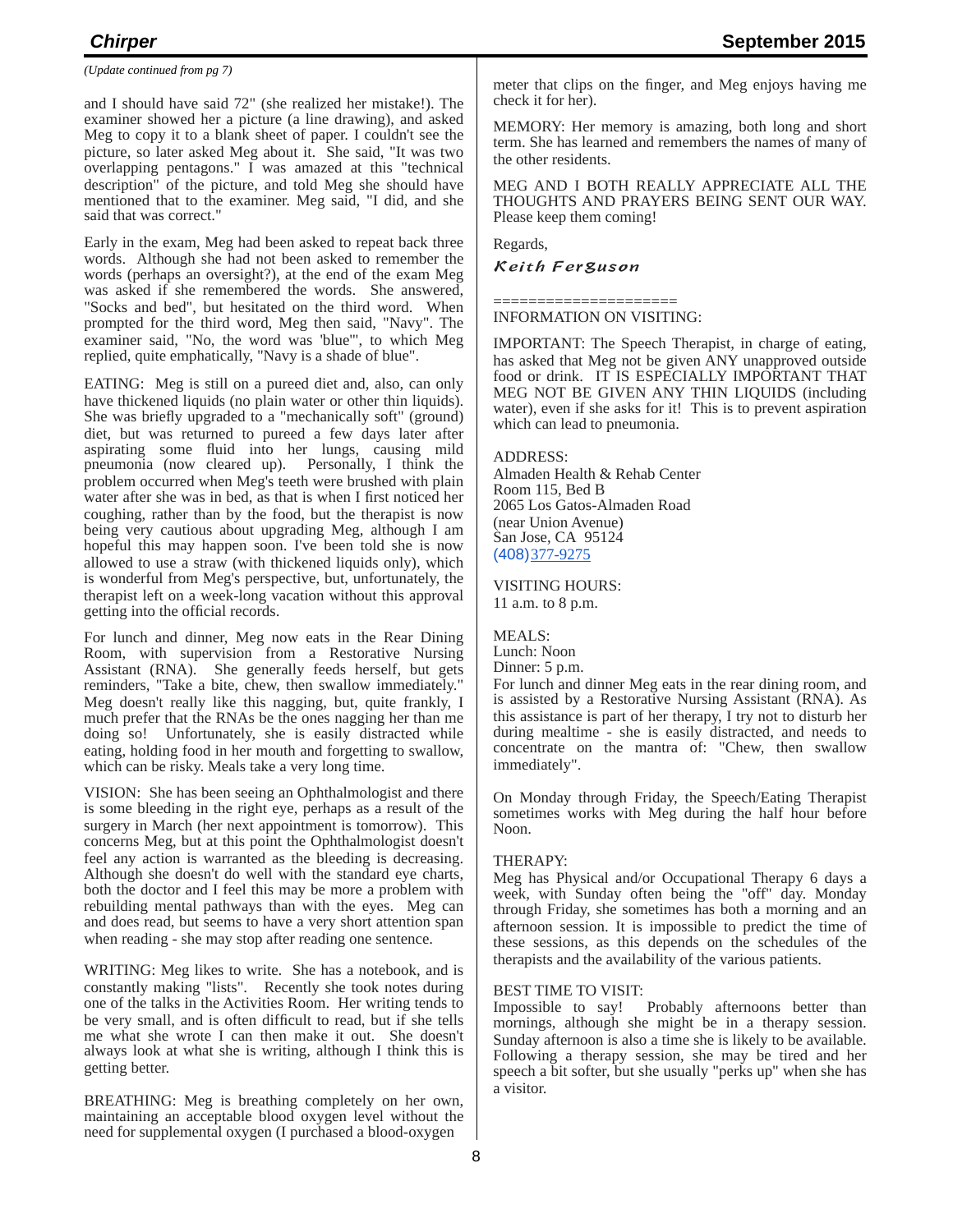#### *Chirper* **September 2015**